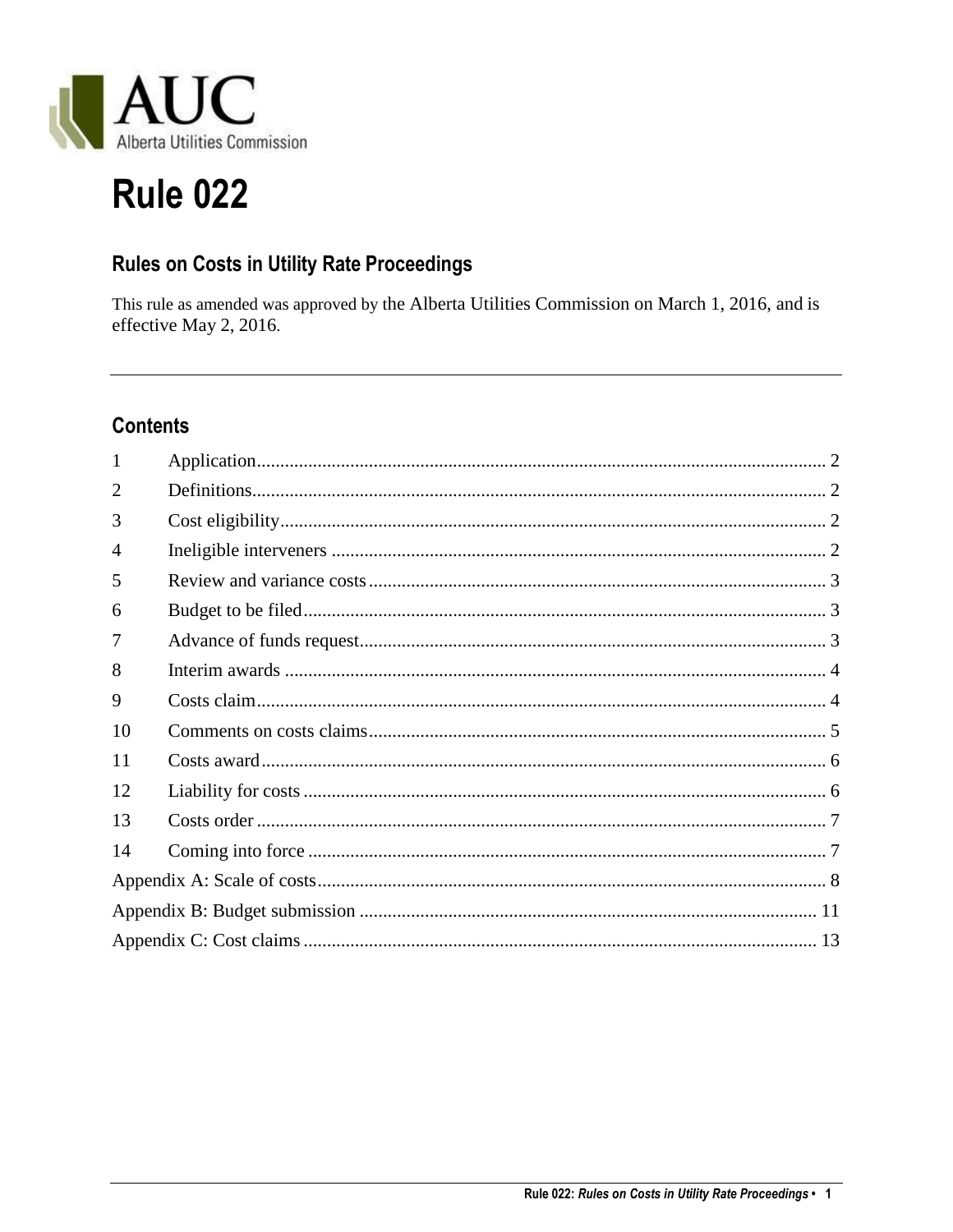# <span id="page-1-0"></span>**1 Application**

These rules apply to hearings or proceedings for rate applications of utilities under the jurisdiction of the Commission or related to rate applications.

### <span id="page-1-1"></span>**2 Definitions**

In this rule:

- (a) "act" means the *Alberta Utilities Commission Act*;
- (b) "Commission" means the Alberta Utilities Commission;
- (c) "costs order" means an order of the Commission awarding costs on a claim for costs to a participant under Section 21 of the act;
- (d) "participant" means an applicant or intervener in a hearing or proceeding for a rate application or related to a rate application;
- (e) "scale of costs" means the scale of costs set out in Appendix A.

# <span id="page-1-2"></span>**3 Cost eligibility**

- **3.1** The Commission may award costs to an intervener who has, or represents a group of utility customers that have, a substantial interest in the subject matter of a hearing or other proceeding and who does not have the means to raise sufficient financial resources to enable the intervener to present its interest adequately in the hearing or other proceeding**.**
- **3.2** An intervener may request an advance ruling on its eligibility for costs.
- **3.3** An applicant is eligible to claim costs.

#### <span id="page-1-3"></span>**4 Ineligible interveners**

Unless the Commission orders otherwise, the following types or classes of interveners are ineligible to claim costs:

- (a) An out-of-province utility.
- (b) Electric generators, including associations representing electric generators.
- (c) A utility intervening in another utility's application.
- (d) Business, commercial, institutional, or industrial entities including associations of these entities.
- (e) Municipalities including associations of municipalities.
- (f) Rural electrification associations including associations of rural electrification associations.
- (g) Rural gas co-ops including associations of rural gas co-ops.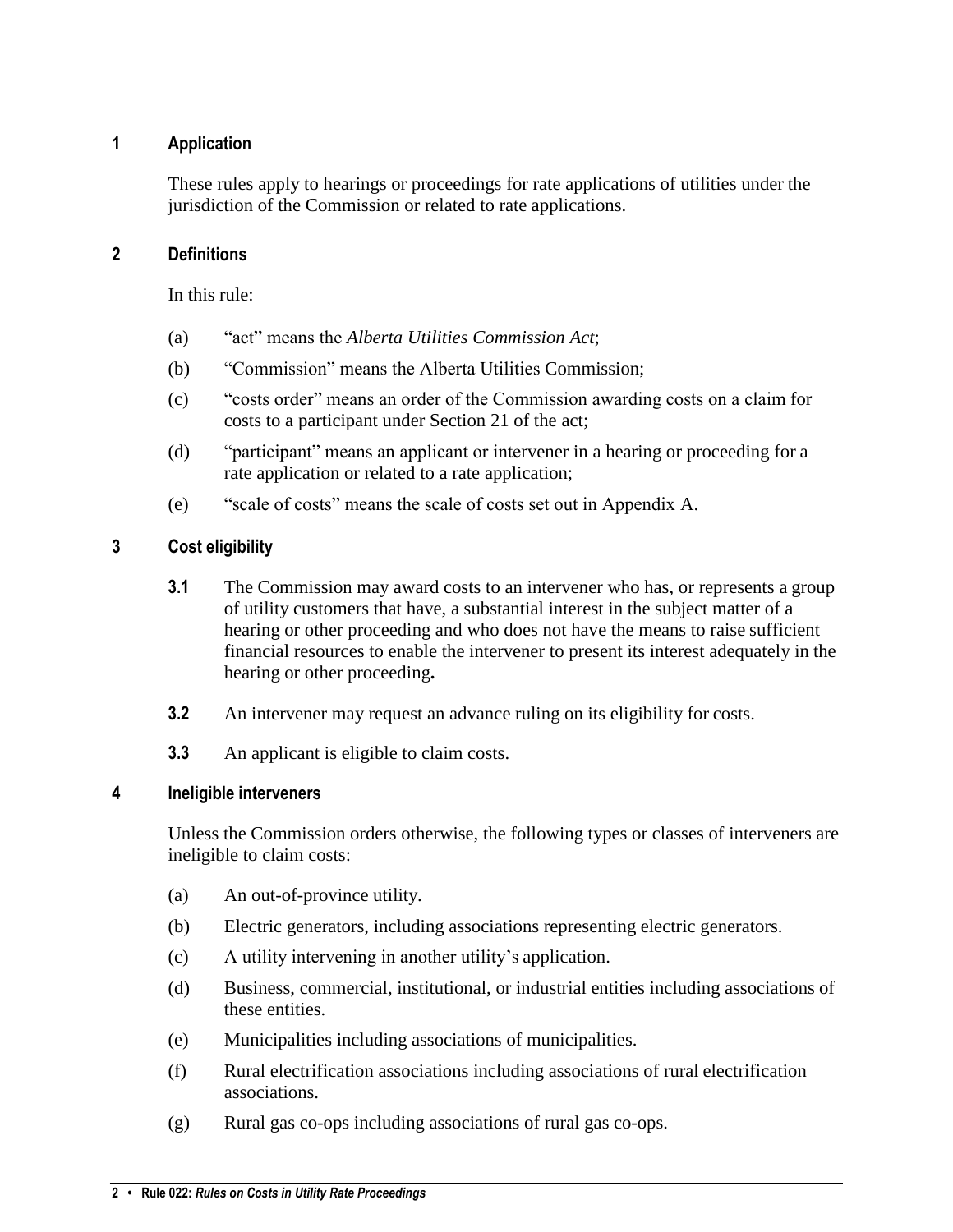#### <span id="page-2-0"></span>**5 Review costs**

- **5.1** When an applicant for review under Rule 016: *Review of Commission Decisions*  is a utility and the application is dismissed, the utility must bear its own costs and the costs incurred by the cost-eligible participants, and these costs shall be borne by the shareholders of the applicant utility and may not be included in or form the basis of any forecast used to apply for rate increases.
- **5.2** When an applicant for review under Rule 016 is an intervener and the application is dismissed, the applicant must bear its own costs and the utility's costs may be assigned to its hearing costs reserve account, unless it is otherwise prohibited from doing so by the Commission.
- **5.3** A cost claim for a review application may either be filed within 30 days after the Commission's determination of the review application or, where the Commission has granted a review application and held a hearing or other proceeding to decide whether to confirm, rescind or vary the decision, within 30 days after the conclusion of that hearing or other proceeding.

# <span id="page-2-1"></span>**6 Budget to be filed**

- **6.1** Unless otherwise directed by the Commission, only those participants who are eligible to claim costs must file a budget in accordance with Appendix B.
- **6.2** A budget must provide the following:
	- (a) A detailed budget outlining the reasonable fees and disbursements the participant anticipates it will incur in association with its involvement in the proceeding.
	- (b) A summary of the issues the party intends to address and why those issues are material to that party or its organization.
	- (c) A detailed proposal outlining the professional assistance such as experts, consultants, lawyers, the participant intends to engage, including:
		- (i) the qualification of each professional,
		- (ii) the issues that each professional will address,
		- (iii) the nature and scope of the work that each professional will carry out to address the identified issues.

# <span id="page-2-2"></span>**7 Advance of funds request**

**7.1** An eligible intervener in a hearing or other proceeding may, at any time before or during the hearing or other proceeding, make a request to the Commission for an advance of funds.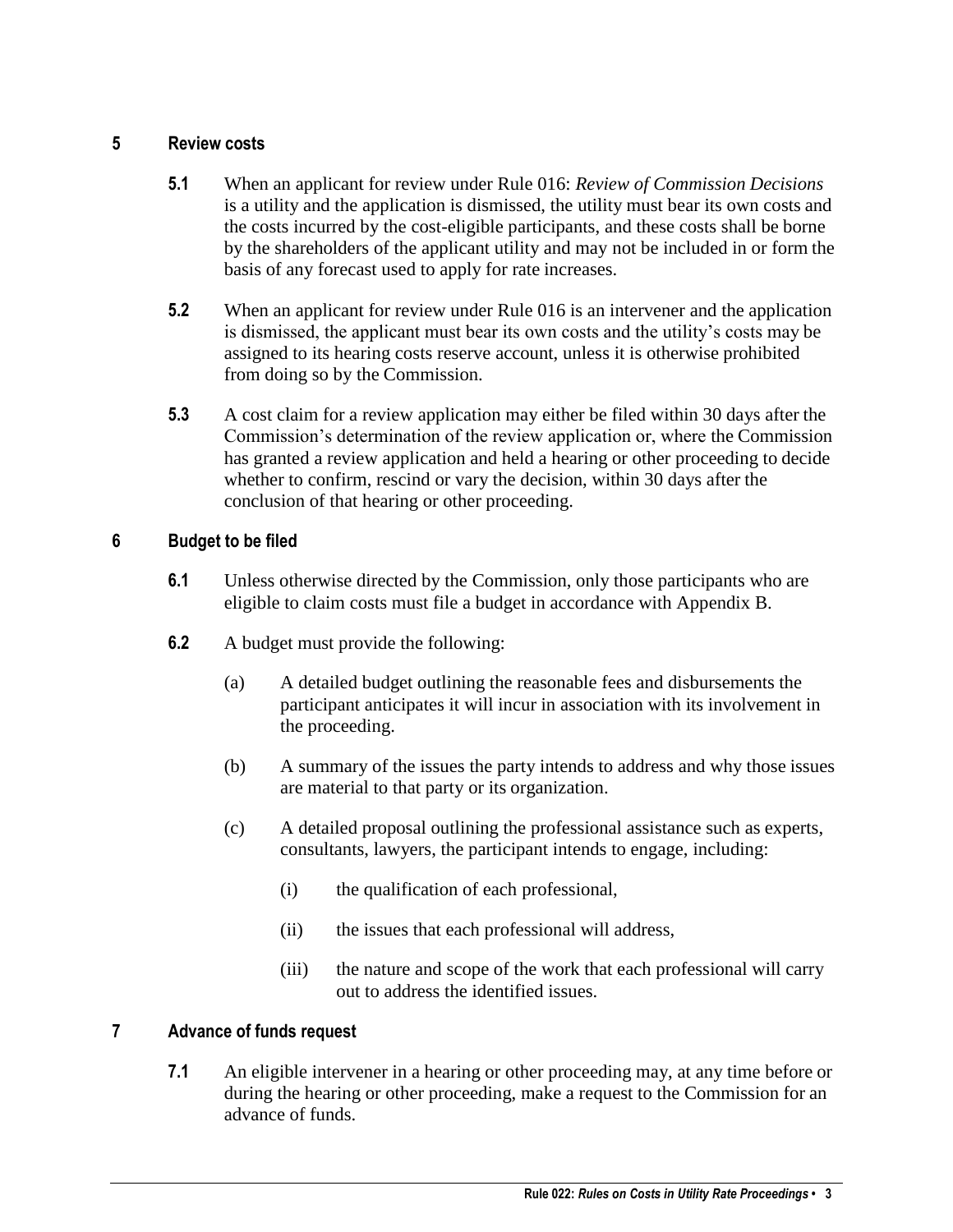- **7.2** An application for advance funding must include a budget in accordance with Section 6 and include information substantiating the need for the advance of funds.
- **7.3** If the Commission awards an advance of funds to an eligible intervener under this section, the Commission may issue an order directing the applicant to advance funds to the eligible intervener and set out the terms for repayment of the advance to the applicant by the eligible intervener if the Commission varies or denies costs on the claim for costs filed by the eligible intervener at the close of the hearing or other proceeding.

# <span id="page-3-0"></span>**8 Interim awards**

- **8.1** An eligible intervener may apply to the Commission for an award of interim costs incurred in a hearing or other proceeding by filing an interim costs claim.
- **8.2** An application for interim funding must include a budget in accordance with Appendix B.
- **8.3** An eligible intervener may only claim interim costs in accordance with the scale of costs.
- **8.4** The Commission may award interim costs to an eligible intervener if the Commission is of the opinion that:
	- (a) The costs are reasonable and directly and necessarily related to the hearing or other proceeding.
	- (b) The hearing or other proceeding in which interim costs are claimed is lengthy.
	- (c) The eligible intervener has demonstrated a need for financial assistance to continue to address relevant issues in the hearing or other proceeding.
- **8.5** If the Commission awards interim costs to an eligible intervener under this section, the Commission may issue an order directing the applicant to pay the interim costs to the eligible intervener and set the terms for repayment of the interim costs to the applicant by the eligible intervener, if the Commission varies or denies costs on the claim for costs filed by the eligible intervener at the close of the hearing or other proceeding.

# <span id="page-3-1"></span>**9 Costs claim**

- **9.1** An eligible participant may apply to the Commission for an award of costs incurred in a hearing or other proceeding by filing a costs claim in accordance with Appendix C.
- **9.2** An eligible participant may only claim costs in accordance with the scale of costs.
- **9.3** Unless otherwise directed by the Commission, an eligible participant shall: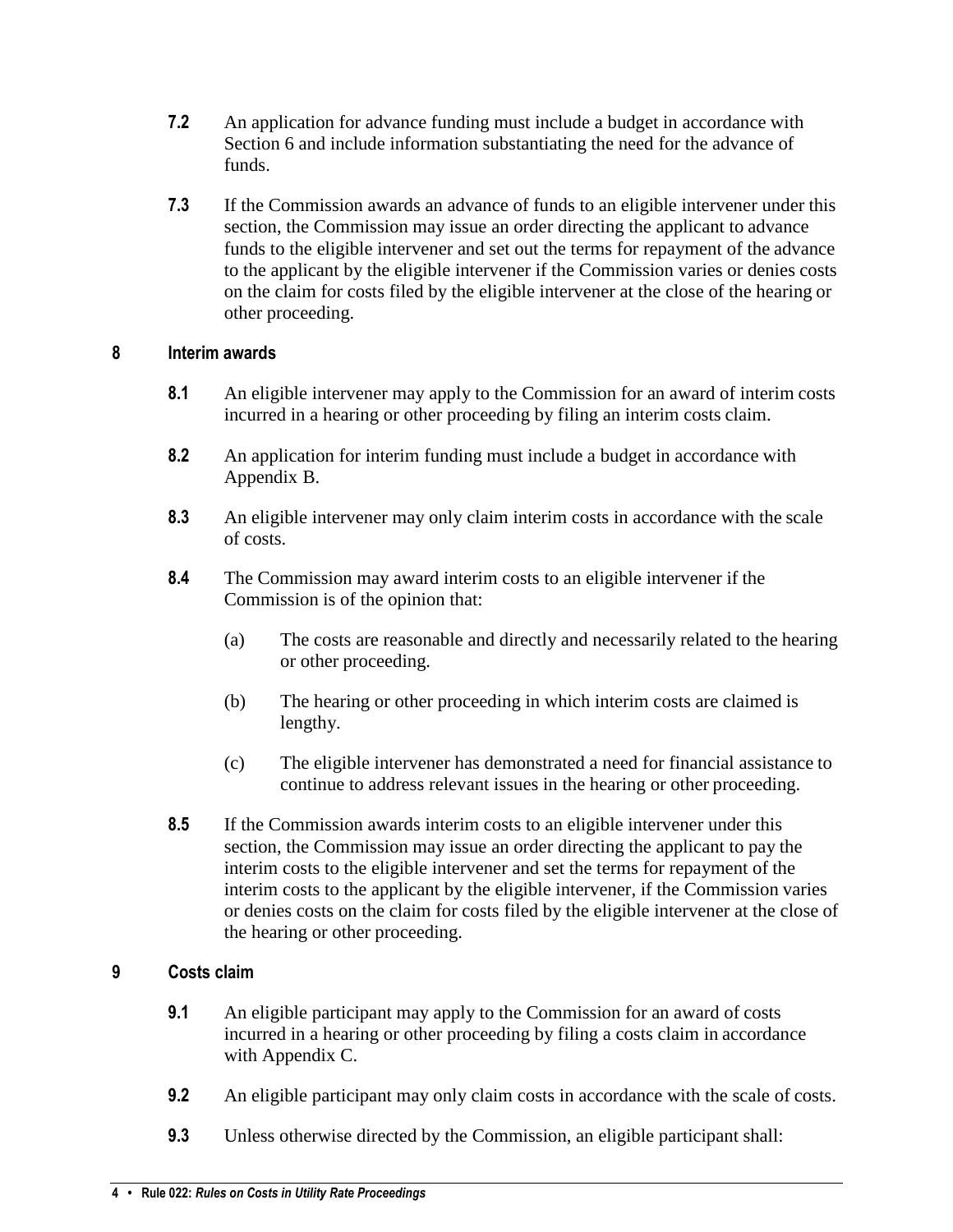- (a) File a claim for costs within 30 days after the hearing or other proceeding is closed.
- (b) Serve a copy of the claim on the other participants.
- **9.4** For a negotiated settlement, an eligible participant shall submit a costs claim within 30 days of:
	- (a) The date upon which the settlement is approved by the Commission, or
	- (b) the date upon which the settlement is abandoned and these costs are not to be combined with any hearing or other proceeding arising out of a settlement being abandoned**.**
- **9.5** For a review application, an eligible participant shall submit a costs claim within 30 days
	- (a) of the date the Commission dismissed the review application under Rule 016, or
	- (b) following final argument in the review hearing or other proceeding conducted in the case where the Commission granted an application for review under Rule 016.
- **9.6** An applicant may submit, as part of the applicant's claim for costs, a request to the Commission to record in the applicant's hearing costs reserve account except for an application for review made by a utility which was dismissed on the preliminary question, costs that are reasonable and directly and necessarily related to the hearing or other proceeding.
- **9.7** After receipt of a claim for costs, the Commission may direct the eligible participant who filed the costs claim to file additional information or documents with respect to the costs claimed.
- **9.8** All costs claims will be filed with the AUC for viewing by participants and interested parties.

#### <span id="page-4-0"></span>**10 Comments on costs claims**

- **10.1** Unless otherwise specified by the Commission, in a hearing or other proceeding:
	- (a) eligible participants in the proceeding for which one or more cost claims has been filed may file a submission with the Commission detailing any questions and comments on the costs claimed within seven days of the deadline for the filing of a costs claim referred to in Section 5.3 or Section 9.
	- (b) if one or more eligible participants files a submission under Section 10.1(a), the eligible participant to which the submission was directed may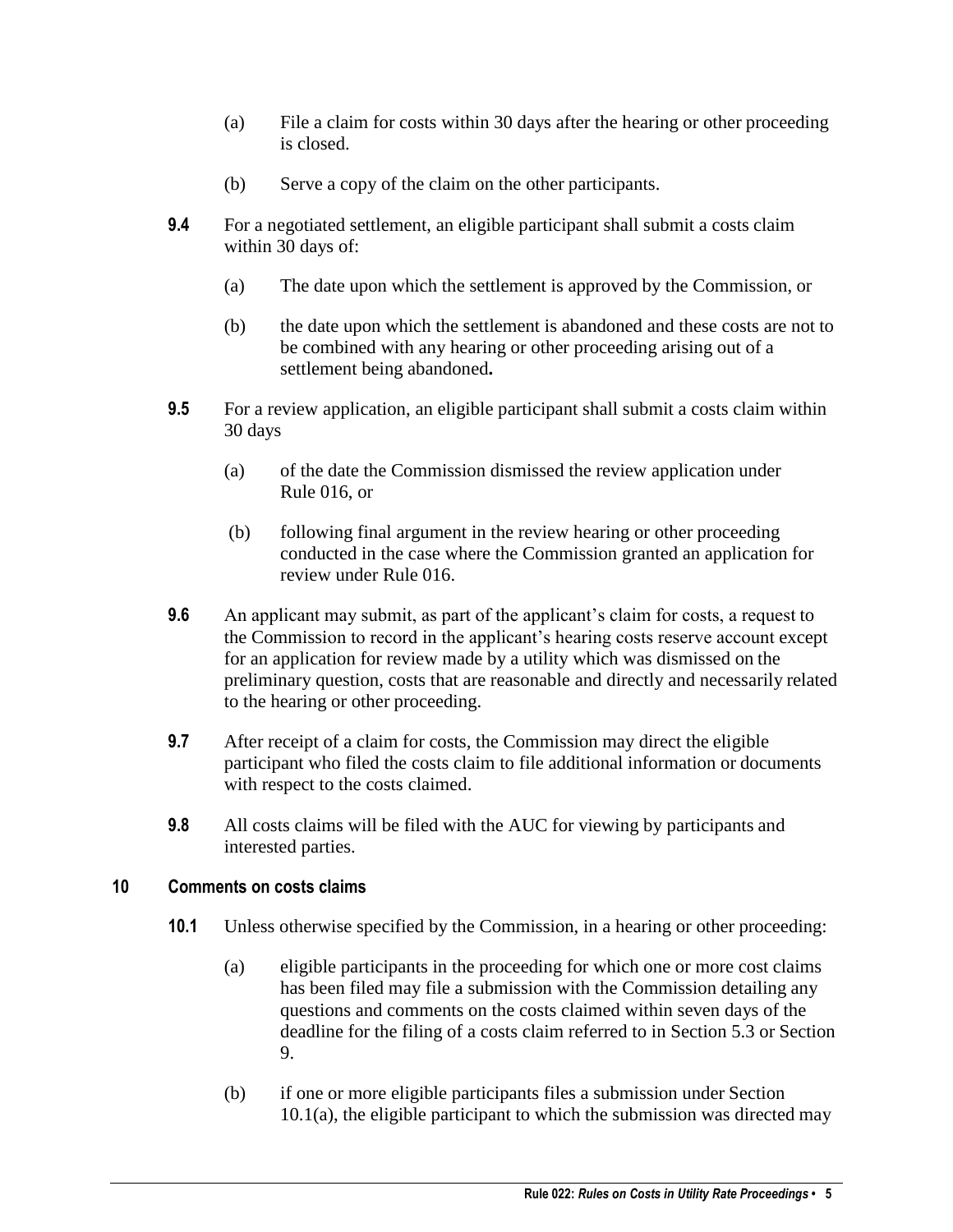file a reply submission with the Commission within 14 days of the deadline for the filing of a costs claim referred to Section 5.3 or Section 9.

# <span id="page-5-0"></span>**11 Costs award**

- **11.1** The Commission may award costs, in accordance with the scale of costs, to an eligible participant if the Commission is of the opinion that:
	- (a) the costs are reasonable and directly and necessarily related to the hearing or other proceeding, and
	- (b) the eligible participant acted responsibly in the hearing or other proceeding and contributed to a better understanding of the issues before the Commission.
- **11.2** In determining the amount of costs to be awarded to an eligible participant, the Commission may consider whether the eligible participant did one or more of the following:
	- (a) Asked questions on cross-examination that were unduly repetitive of questions previously asked by another participant and answered by the relevant witness.
	- (b) Made reasonable efforts to ensure that its evidence was not unduly repetitive of evidence presented by another participant.
	- (c) Made reasonable efforts to cooperate with other parties to reduce the duplication of evidence and questions or to combine its submission with that of similarly interested participants.
	- (d) Presented in oral evidence significant new evidence that was available to it at the time it filed documentary evidence but was not filed at that time.
	- (e) Failed to comply with a direction of the Commission, including a direction on the filing of evidence.
	- (f) Submitted evidence and argument on issues that was not relevant.
	- (g) Needed legal or technical assistance to take part in the hearing or other proceeding.
	- (h) Engaged in conduct that unnecessarily lengthened the duration of the hearing or other proceeding or resulted in unnecessary costs to the applicant or other participants.
	- (i) Failed to comply with these rules or Rule 001: *Rules of Practice.*

#### <span id="page-5-1"></span>**12 Liability for costs**

**12.1** Unless the Commission otherwise directs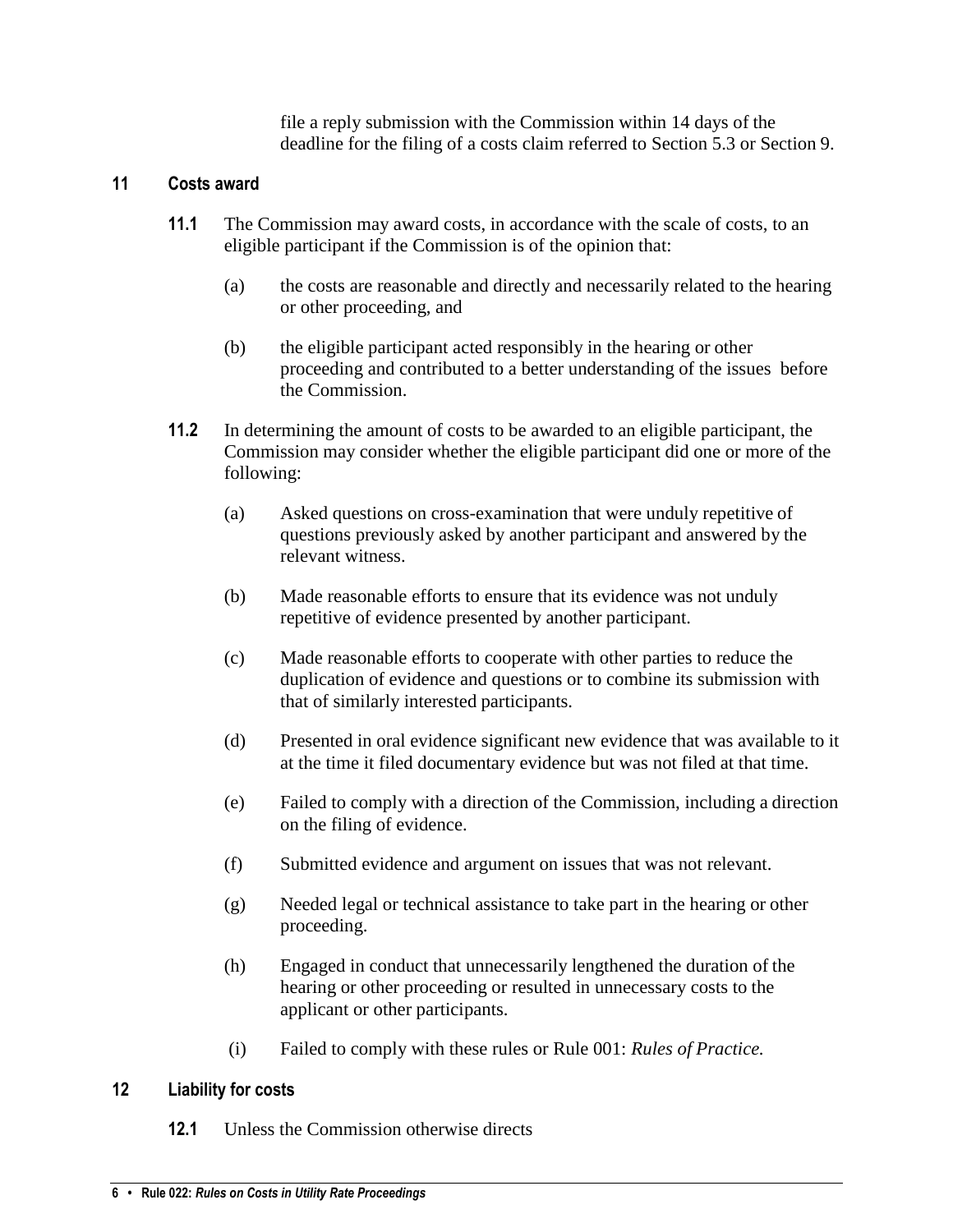- (a) in a hearing or other proceeding that relates to an application of a utility, the utility shall pay the costs awarded to an eligible intervener, and
- (b) in a hearing or other proceeding that relates to policies or concerns respecting utilities, the Commission may pay the costs awarded to an eligible participant or require that payment of the costs award be shared by one or more utilities .

#### <span id="page-6-0"></span>**13 Costs order**

- **13.1** Where the Commission has awarded costs in a hearing or other proceeding, the Commission shall issue a cost order setting out the amount awarded and to whom and by whom the payment must be made.
- **13.2** The Commission shall serve a copy of the cost order on the eligible intervener making the claim and on the applicant.
- **13.3** An applicant named in a cost order shall pay the amount awarded to the eligible intervener within 30 days of being served with a copy of the cost order.
- **13.4** A cost order may state whether an applicant named in the order is authorized to record the costs in its hearing costs reserve account.

#### <span id="page-6-1"></span>**14 Coming into force**

This rule comes into force on May 2, 2016, and applies to all cost claim applications filed after this date.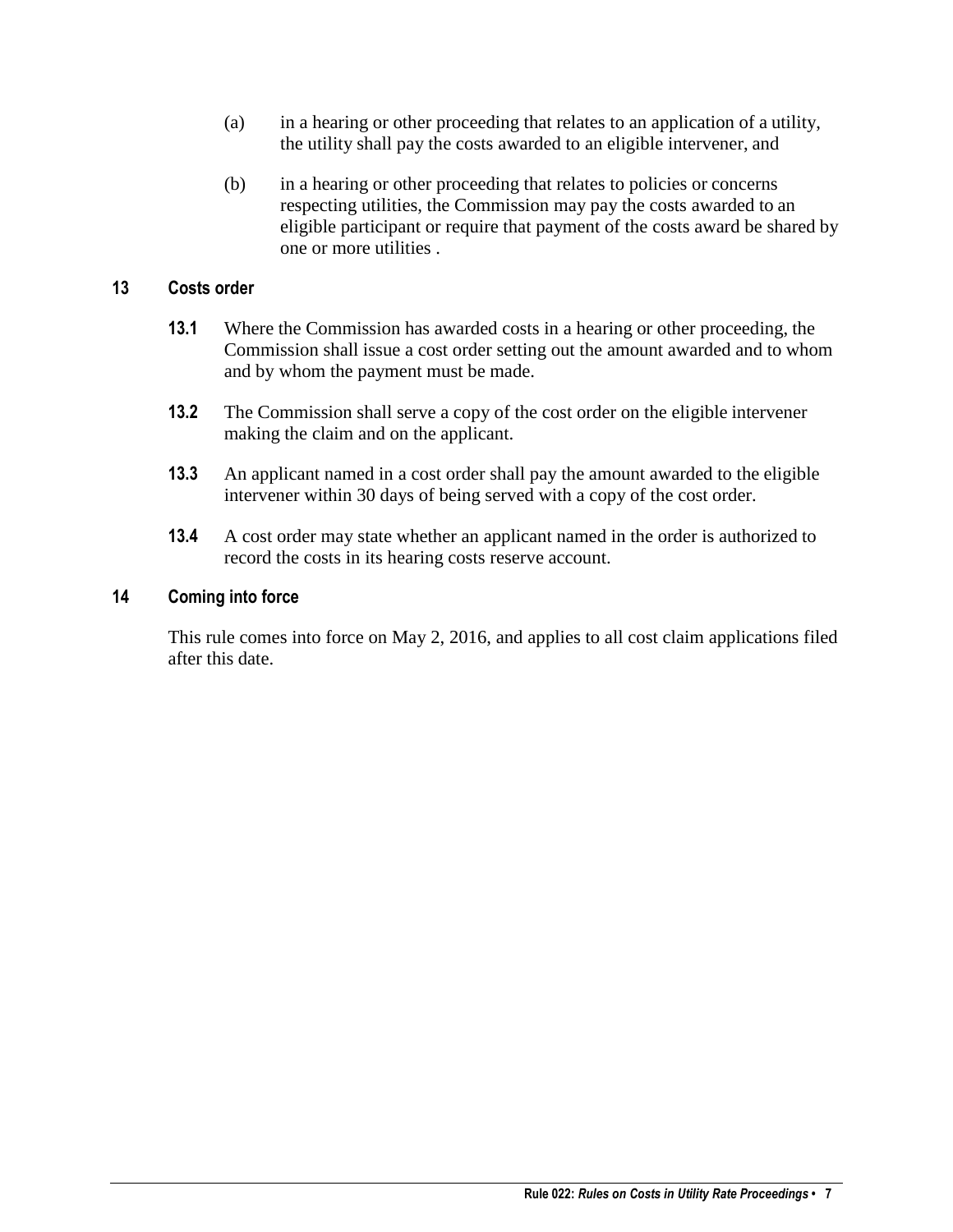# <span id="page-7-0"></span>**Appendix A**

#### **Scale of costs**

This scale of costs represents a fair and reasonable tariff to provide any eligible interested party with adequate, competent, and professional assistance in making an effective submission before the Commission. In a case where an eligible participant can advance persuasive argument that the scale is inadequate given the complexity of the case, the Commission may award an amount greater than stated in this scale to address such unique circumstances.

#### **1. Professional fees**

This scale of costs provides a sliding scale for professional fees; as the professional's experience increases, so will his or her value and wage. The Commission emphasizes that the maximum allowable hourly rates will not be awarded as a matter of course. Rather, the Commission will assess each claim upon its individual merits and will only approve the maximum fee when it has been demonstrated that such a charge is warranted by the work performed. **The Commission allows professionals only half of their hourly rate for travel time.**

#### **Claims for professional fees must be accompanied by a statement of account.**

Statements of account must include the following:

- The date of activity undertaken.
- A description of the activity undertaken with sufficient detail to allow the Commission to understand the nature of the activity and how it relates to the issues being advanced by the eligible participant.
- The time incurred with respect to each described service.

#### **a) Legal fees**

Articling students \$140 per hour One to four years at the bar \$240 per hour Five to seven years at the bar \$280 per hour Eight to12 years at the bar \$320 per hour More than 12 years at the bar \$350 per hour

Legal fees are deemed to include all overhead charges implicit in the normal operation of a law firm. The Commission will not award legal fees for secretarial or support staff work. The fees for this work must be claimed as secretarial or staff support fees.

#### **b) Fees of consultants, analysts, and experts**

One to four years of experience \$120 per hour Five to seven years of experience \$160 per hour Eight to 12 years of experience \$230 per hour More than 12 years of experience \$270 per hour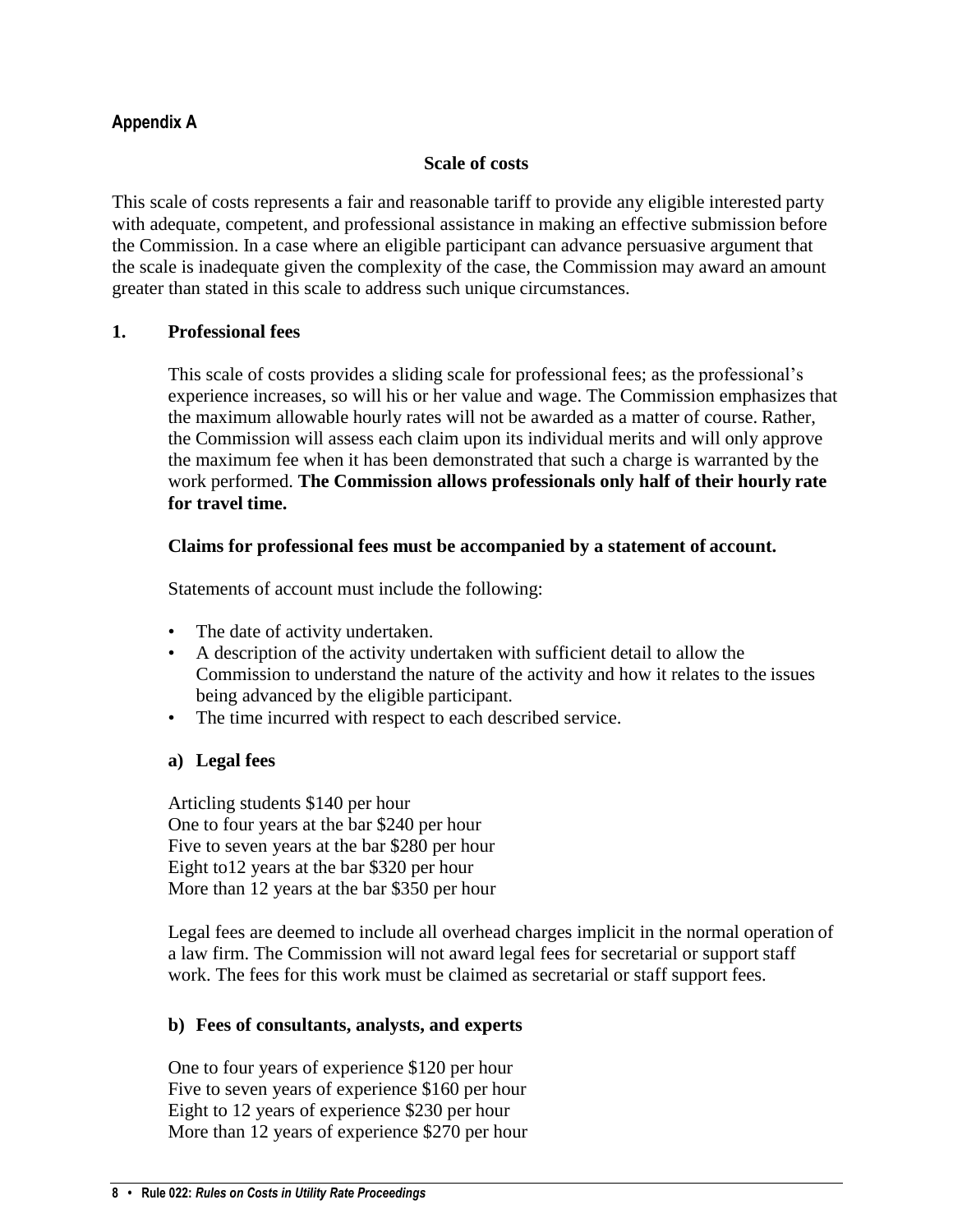The Commission recognizes that the above professionals may not include the costs of secretarial work in their fees and thus may recognize a claim for secretarial or clerical services. However, the Commission will not recognize claims for overhead based upon percentages of the fees or disbursements claimed.

#### **c) Fees for secretarial or support staff**

Secretarial or support staff \$45 per hour

#### **2. Disbursements**

The Commission will not consider expense claims that are based upon percentages of the fees claimed. All receipts relating to a claim for disbursements must be legible and clearly identify the date upon which the receipt was issued. **The Commission will not request clarification for receipts that do not satisfy these requirements, and the related claim may not be approved.**

#### **a) Office disbursements**

The Commission will consider claims for the following office disbursements incurred throughout the eligible participant's involvement in the hearing or proceeding.

- courier charges
- long-distance telephone calls
- photocopies (10 cents per page)
- fax (\$1 per page)
- computer charges
- postage
- transcripts (must be accompanied by a receipt)

The Commission does not require eligible claimants to submit receipts for the above disbursements (other than transcripts) with their initial costs claims. Eligible claimants should, however, retain receipts for such disbursements, as the Commission will require their submission if the claim is selected for audit. Office disbursements other than those listed above may be listed as miscellaneous, with a short explanation of the expenses claimed attached.

#### **b) Personal disbursements**

The Commission will consider claims for the following personal disbursements that are incurred during an oral hearing:

• *Meals*

Maximum allowable claim for meals is \$40 per day (\$10 for breakfast, \$15 for lunch and dinner each). Claims for meals are restricted to the duration of an oral hearing. Tips are not claimable.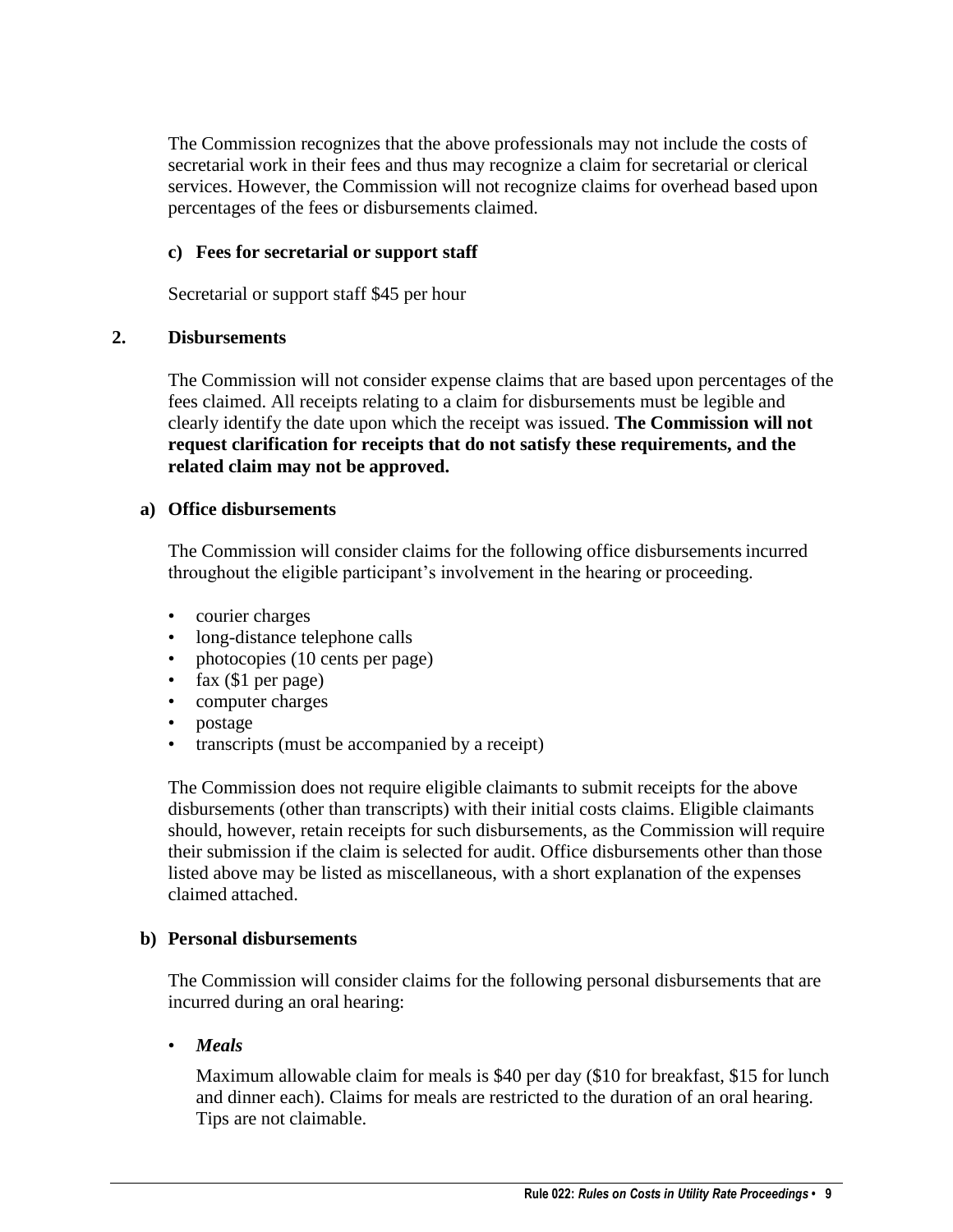Receipts are required for all meals claimed, with the date of the meal marked on the receipt.

#### • *Accommodation*

Maximum allowable claim for accommodation is \$140 per day maximum. Claims for accommodation are restricted to the duration of an oral hearing.

Receipts must accompany all claims for accommodation.

• *Travel*

The Commission's mileage rate for automobile travel is 46 cents per kilometre (including GST). This portion of a claim is restricted to intercity travel distances of 50 kilometres or greater.

The Commission will recognize claims for airfare at economy rates or less. Claims for airfare are restricted to an oral hearing.

Receipts are required and must clearly identify the date of departure and arrival.

• *Taxi*

Taxi claims are restricted to an oral hearing. Taxi receipts are required and must clearly identify the date and the amount. Tips are not claimable.

# • *Parking*

Parking claims are restricted to an oral hearing. Parking receipts need not accompany the claim*.* However, an eligible claimant should retain such receipts in the event that the Commission directs an audit of the claim.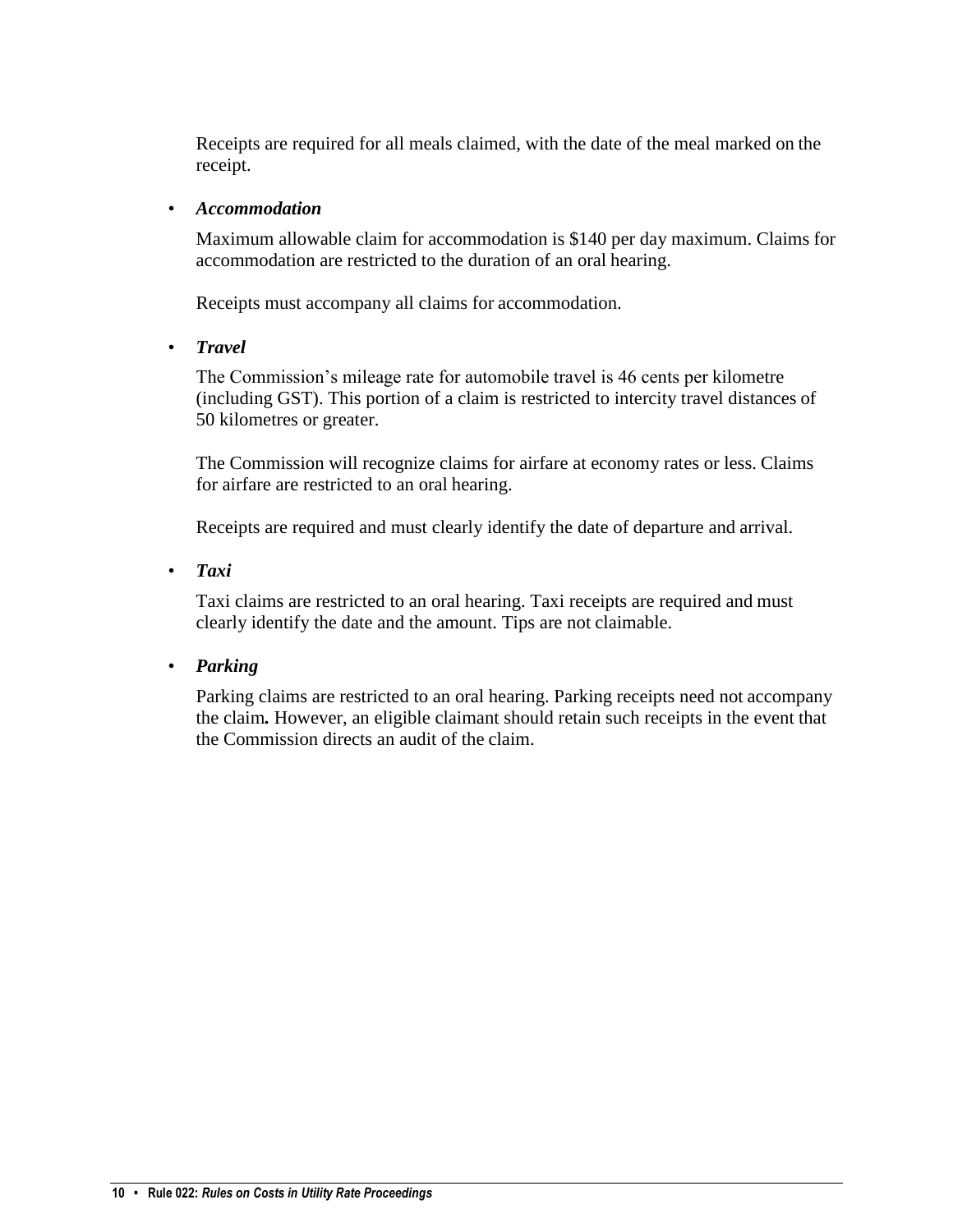# <span id="page-10-0"></span>**Appendix B**

#### **Budget submission**

Date of budget submission:

Name of hearing:

Application number(s):

Name of participant group:

Identify the issues you will be exploring and/or challenging:

Issue  $1 -$ 

Issue  $2 -$ 

- Issue  $3 -$
- Issue  $4-$

Issue  $5 -$ 

For each issue identified, complete the following budget submission:

#### **General**

Name of issue/area to be explored and/or challenged:

Why is this area an issue for this participant group?

To pursue this issue, what resources do you expect to employ?

#### **External legal counsel**

Name of law firm being retained:

What specific activities will senior counsel be performing?

What specific activities will junior counsel be performing?

What specific activities will articling students be performing?

Anticipated legal fees:\$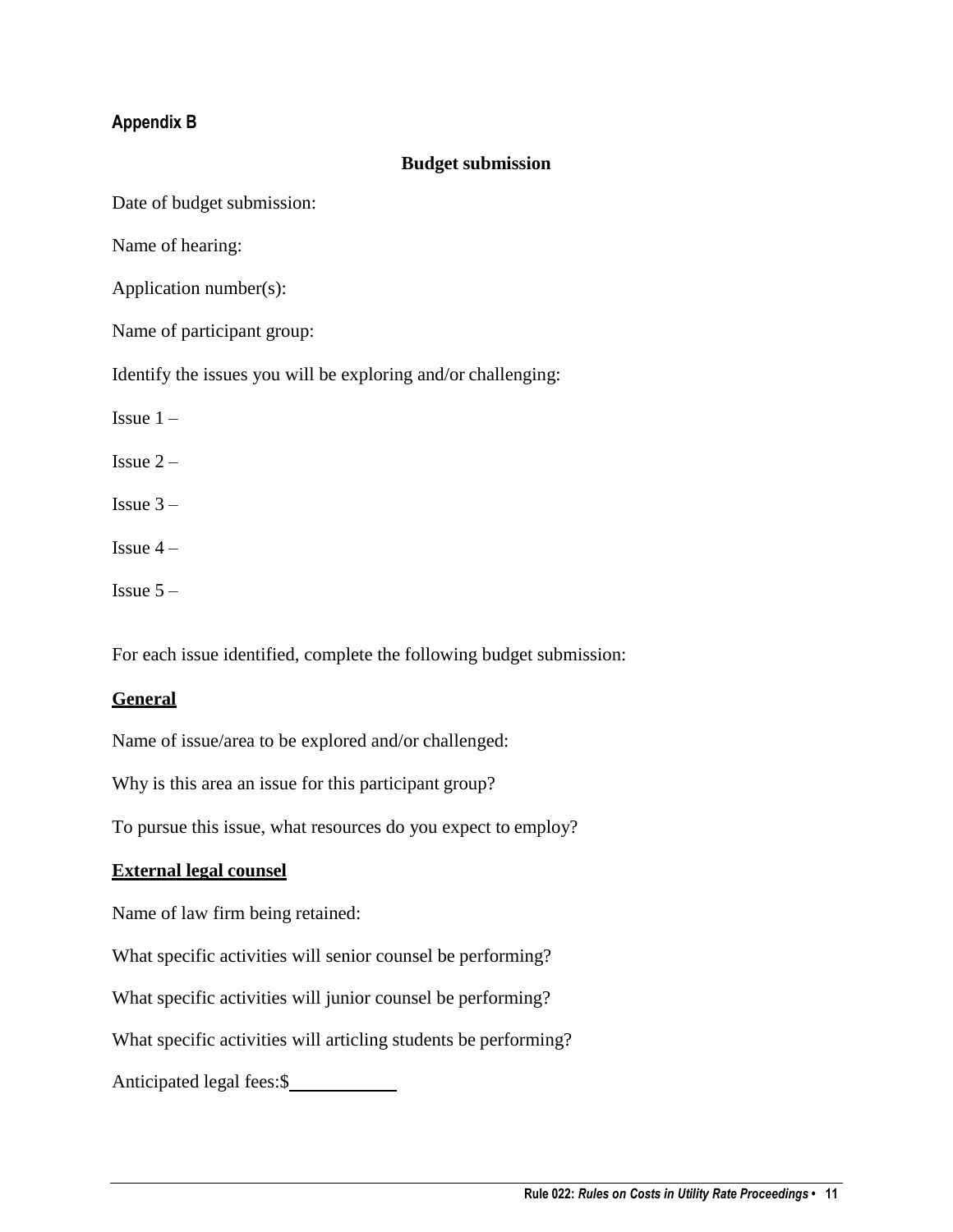#### **Expert consultant**

Name of expert consultant being retained:

What specific areas of this issue is the expert consultant responsible for?

Describe the specific activities the expert consultant will be performing by way of the following categories:

- Prehearing review and consultation
- Filing affidavit evidence
- Sitting on a panel or testifying at the oral hearing and number of days
- Monitoring proceeding in person or by way of transcripts
- Final argument and reply submissions
- Anticipated expert fees: \$

#### **General consultant**

Name of general consultant being retained:

What specific areas of this issue is the general consultant responsible for?

Describe the specific activities the general consultant will be performing by way of the following categories:

- Prehearing review and consultation
- Filing affidavit evidence
- Sitting on a panel or testifying at the oral hearing and number of days
- Monitoring proceeding in person or by way of transcripts
- Final argument and reply submissions

Anticipated consulting fees: \$